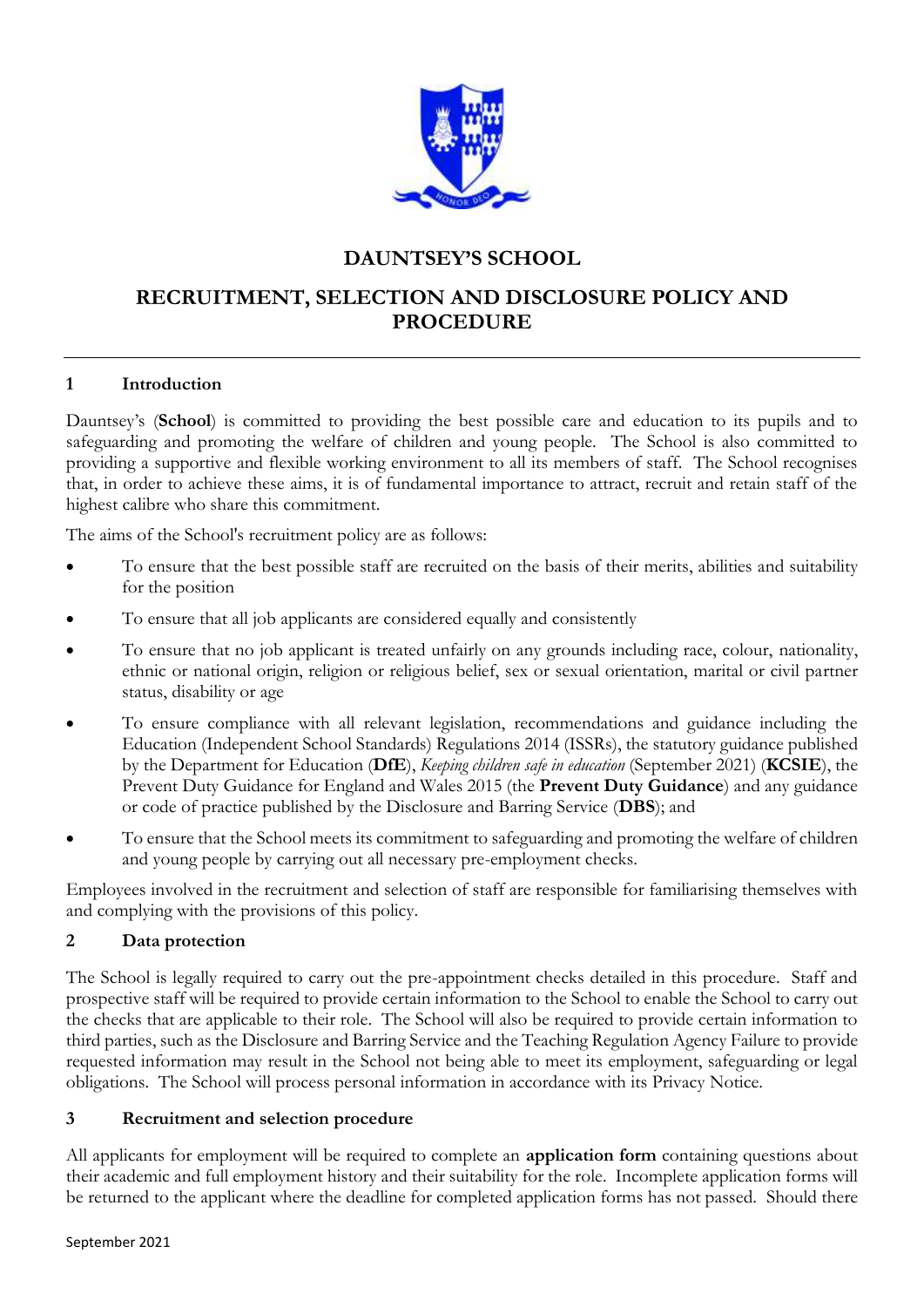be any gaps in academic or employment history, a satisfactory explanation must be provided. A curriculum vitae will not be accepted in place of the completed application form.

Applicants will receive a job description and person specification for the role applied for. Application forms, job descriptions, person specifications (where applicable) and the School's safeguarding and child protection policy are available to download from the School's website.

The School will then conduct a shortlisting exercise by reviewing all application forms received in order to determine which applicants will be invited for interview. The shortlisting exercise will usually be conducted by two members of staff [• who will ideally also be involved in the interview process].

Shortlisted applicants will be invited to attend an interview at which their relevant skills and experience will be discussed in more detail. Candidates will be interviewed by at least two people and at least one person conducting the interview will have undertaken safer recruitment training. Candidates may also be interviewed individually by a number of colleagues. All shortlisted applicants will be tested at interview about their suitability to work with children.

Candidates with a disability who are invited to interview should inform the School of any necessary reasonable adjustments or arrangements to assist them in attending the interview.

All shortlisted applicants will be required to complete a self-declaration form prior to interview in which they will be asked to provide information about their criminal records history and other factors relevant to their suitability to work with children. This information will be considered and discussed with applicants at interview.

If it is decided to make an offer of employment following the interview, any such offer will be conditional on the following:

- The agreement of a mutually acceptable start date and the signing of a contract incorporating the School's standard terms and conditions of employment
- Verification of the applicant's identity (where that has not previously been verified)
- Verification of qualifications, whether professional or otherwise, which the School takes into account in making the appointment decision, or which are referred to in the application form, whether a requirement for the role or not
- Verification of the applicant's employment history
- The receipt of two references (one of which must be sought from the applicant's most recent employer) which the School considers to be satisfactory
- For positions which involve "teaching work", information about whether the applicant has ever been referred to, or is the subject of a sanction, restriction or prohibition issued by the Teaching Regulation Agency which renders them unable or unsuitable to work at the School
- For applicants who have carried out teaching work outside the UK, information about whether the applicant has ever been referred to, or is the subject of a sanction issued by a regulator of the teaching profession in any other country which renders them unable or unsuitable to work at the School
- Where the position amounts to "regulated activity" (see section 4.3.2 below) the receipt of an enhanced disclosure from the DBS which the School considers to be satisfactory
- Where the position amounts to "regulated activity" (see section 4.3.2 below) confirmation that the applicant is not named on the Children's Barred List
- Information about whether the applicant has ever been subject to a direction under section 142 of the Education Act 2002 which renders them unable or unsuitable to work at the School
- For management positions, information about whether the applicant has ever been referred to the Department for Education, or is the subject of a direction under section 128 of the Education and Skills Act 2008 which renders them unable or unsuitable to work at the School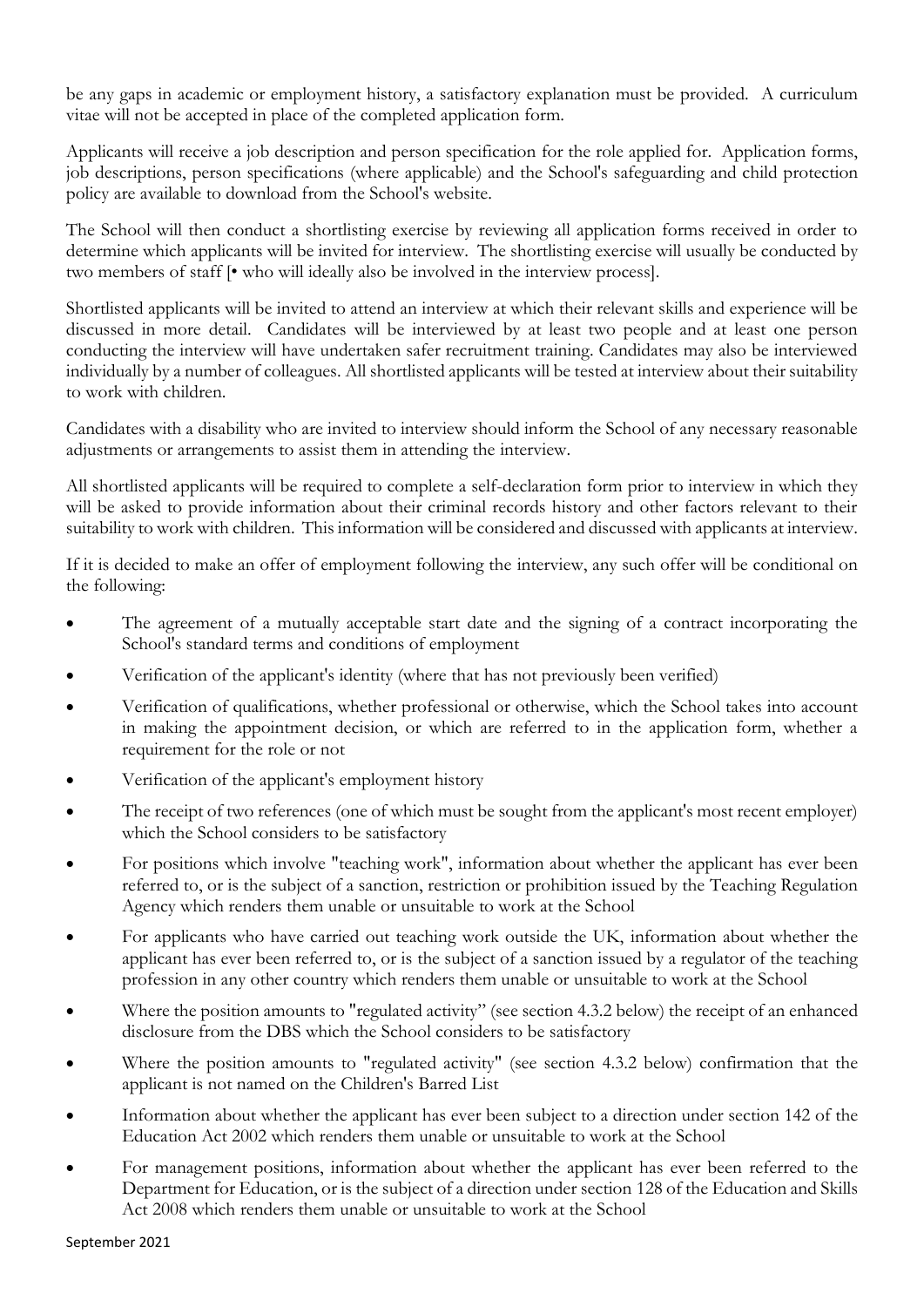- Where relevant, confirmation that the applicant is not disqualified from acting as a trustee  $/$  governor or senior manager of a charity under the Charities Act 2011 (if applicable, see section 4.6 below)
- Verification of the applicant's medical fitness for the role (see section 4.7 below)
- Verification of the applicant's right to work in the UK;
- Completion of the School's Safeguarding training within a reasonable time period of commencing work at the School.
- Completion of the School's Prevent training relevant to their role within a reasonable time period of commencing work at the School; and
- Any further checks which the School decides are necessary as a result of the applicant having lived or worked outside of the UK which may include an overseas criminal records check, certificate of good conduct or professional references.

### **4 Pre-employment checks**

In accordance with the recommendations set out in KCSIE, DUCA and the requirements of the ISSRs and the *Boarding Schools: National Minimum Standards,* the School carries out a number of pre-employment checks in respect of all prospective employees.

In addition to the checks set out below, the School reserves the right to obtain such formal or informal background information about an applicant as is reasonable in the circumstances to determine whether they are suitable to work at the School. This may include internet and social media searches.

In fulfilling its obligations the School does not discriminate on the grounds of race, colour, nationality, ethnic or national origin, religion or religious belief, sex or sexual orientation, marital or civil partner status, disability or age.

### **4.1 Verification of identity, address, right to work in the UK and qualifications**

All applicants who are invited to an interview will be required to bring with them evidence of their identity, right to work in the UK, address and qualifications.

The School asks for this information at interview to ensure that the person attending interview is who they claim to be, that they are permitted to work for the School if appointed and that they hold appropriate qualifications.

Identity and address: all applicants must bring with them to interview, original documents which evidence their identity and address as set out below and in the list of valid identity documents at Appendix 1 (these requirements comply with DBS identity checking guidelines):

- One document from Group 1; and
- Two further documents from either of Group 1\*, Group 2a or Group 2b, one of which must verify the applicant's current address; and

### (\*applicants must always provide their birth certificate as one form of identity unless there is good reason why this cannot be provided).

Where an applicant claims to have changed their name by deed poll or any other means (e.g. marriage, adoption, statutory declaration) they will be required to provide documentary evidence of the change. They will also be required to provide their birth certificate.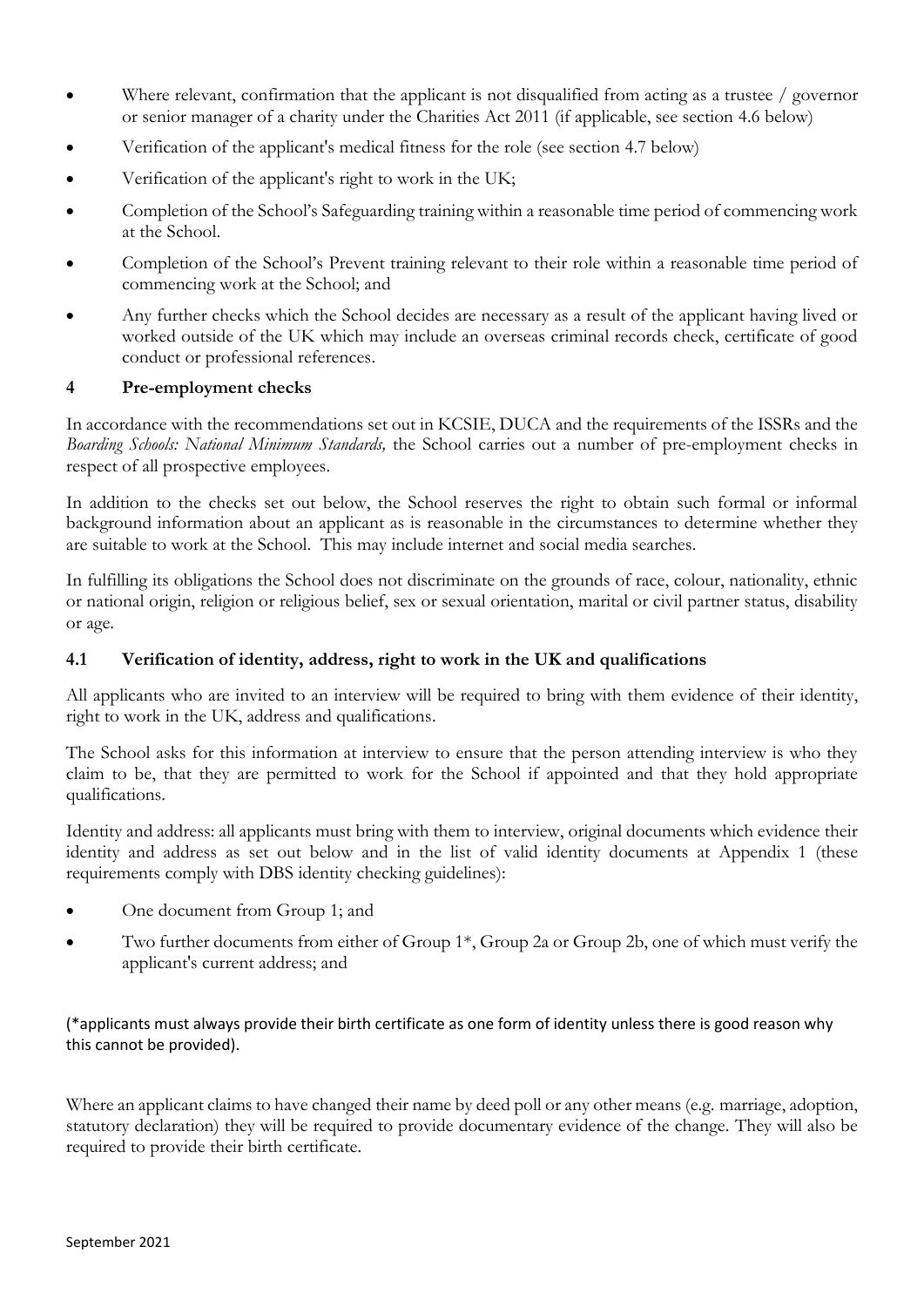The School asks for the date of birth of all applicants in order to verify identity, and check for any unexplained discrepancies in the employment and education history. The School does not discriminate on the grounds of age.

**Right to work in the UK**: all applicants must also bring to interview a valid form of evidence which confirms their right to work in the UK. Valid forms of evidence can be found in the Home Office 'Right to Work Checklist': (Right to work checklist (publishing.service.gov.uk)).

The School will check this evidence in accordance with the Home Office 'Code of Practice on preventing illegal working: Civil penalty scheme for employers: 1 July 2021' (Code of practice on preventing illegal working (publishing.service.gov.uk)).

**Qualifications**: all applicants must also bring to interview original documents which evidence any educational and professional qualifications referred to in their application form and / or which the School requests.

# **4.2 References**

All offers of employment will be subject to the receipt of a minimum of two references which are considered satisfactory by the School. One of the references must be sought from the applicant's current or most recent employer. If the current / most recent employment does / did not involve work with children, then the second reference should be from the employer with whom the applicant most recently worked with children. References ideally should be from a senior person with appropriate authority (in a position to be aware of issues) not usually just a colleague. Neither referee should be a relative or someone known to the applicant solely as a friend.

All referees will be asked whether they believe the applicant is suitable for the job for which they have applied and whether they have any reason to believe that the applicant is unsuitable to work with children. ). All referees will be sent a copy of the job description and person specification (where applicable) for the role for which the applicant has applied. If the referee is a current or previous employer, they will also be asked to confirm the following:

- The applicant's dates of employment, salary, job title / duties, reason for leaving, performance, sickness\* and disciplinary record
- Whether the applicant has ever been the subject of disciplinary procedures involving issues related to the safety and welfare of children (including any in which the disciplinary sanction has expired), except where the issues were deemed to have resulted from allegations which were found to be unsubstantiated, unfounded, false or malicious
- Whether any allegations or concerns have been raised about the applicant that relate to the safety and welfare of children or young people or behaviour towards children or young people, except where the allegation or concerns were found to beunsubstantiated, unfounded, false or malicious
- Whether the applicant could be considered to be involved in "extremism" (see the definition of "extremism" at section 7 below).

*(\*questions about health or sickness records will only be included in reference requests sent out after the offer of employment has been made.)*

The School will only accept references obtained directly from the referee and it will not rely on references or testimonials provided by the applicant or on open references or testimonials.

The School will compare all references with any information given on the application form. Any discrepancies or inconsistencies in the information will be taken up with the applicant and the relevant referee before any appointment is confirmed.

A reference will be reviewed upon receipt. Any discrepancies identified between the reference and the application form and/or the interview assessment form will be considered by the School. The applicant may be asked to provide further information or clarification before an appointment can be confirmed.

September 2021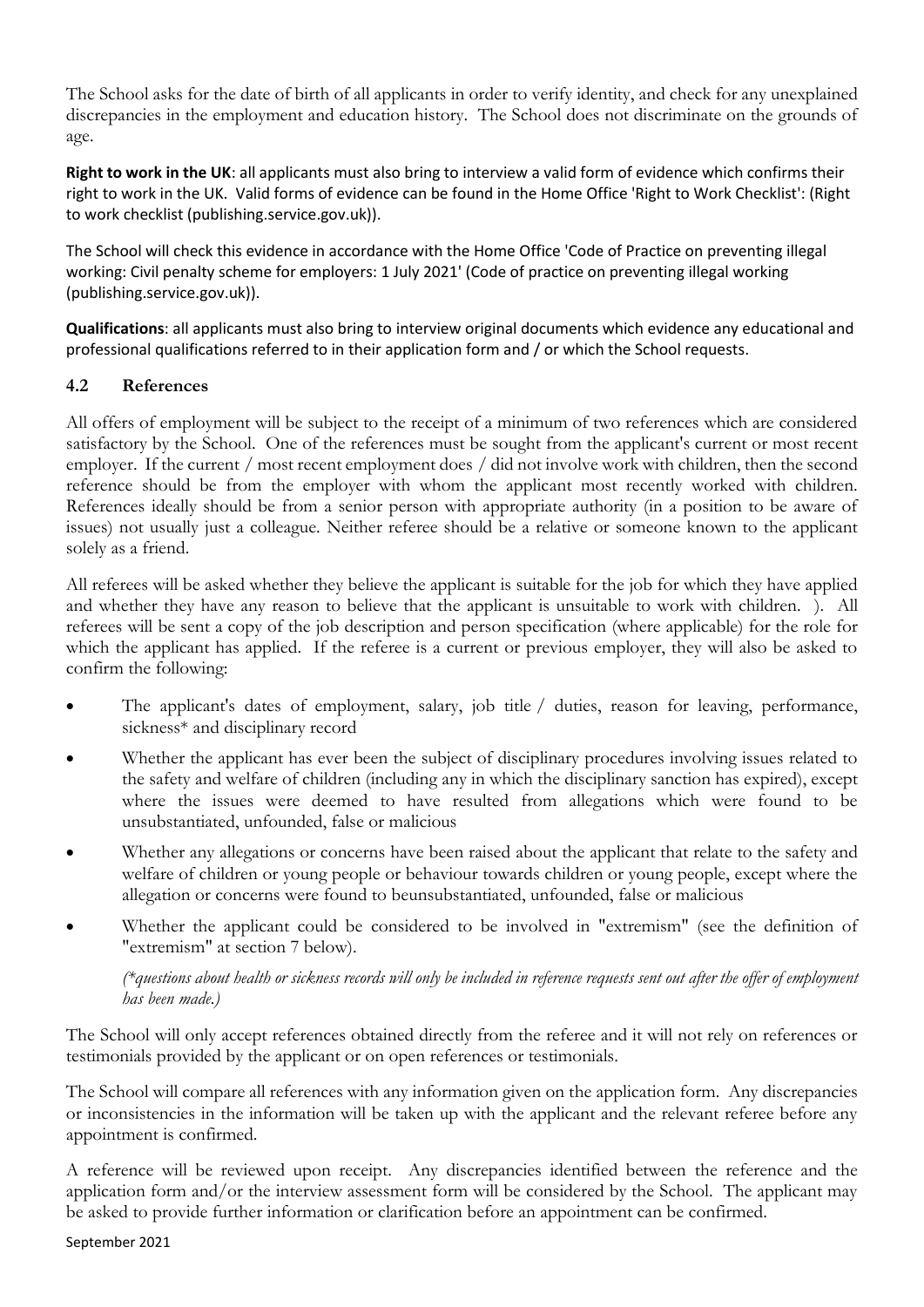If factual references are received i.e. those which contain limited information such as job title and dates of employment, this will not necessarily disadvantage an applicant although additional references may be sought before an appointment can be confirmed.

The school will verify that electronic references originate from a legitimate source. This will normally be done through verbal confirmation with the referee.

# **All references received from a school must be countersigned by the Head of that school**.

References may be taken up on internal candidates as part of the application process but can be provided by colleagues as the School will be the most recent employer and will previously have taken up references from past employers.

## **4.3 Criminal records checks**

Prior to 29 May 2013 an enhanced disclosure contained details of all convictions on record (including those which are defined as "spent" under the Rehabilitation of Offenders Act 1974) together with details of any cautions, reprimands or warnings held on the Police National Computer. It could also contain non-conviction information from local police records which a chief police officer considered relevant to the role applied for at the School.

## **4.3.1 DBS filtering rules**

With effect from 29 May 2013 the DBS commenced the filtering and removal of certain specified information relating to old and minor criminal offences from all criminal records disclosures. The filtering rules developed by the DBS and the Home Office designate certain spent convictions and cautions as "protected". "Protected" convictions and cautions are not included in a DBS certificate and job applicants are not required to disclose them during the recruitment process. It is unlawful for an employer to take into account a conviction or caution that should not have been disclosed. If a protected conviction or caution is inadvertently disclosed to the School during the recruitment process it must be disregarded when making a recruitment decision.

A conviction will always be disclosable if it was imposed for a "specified offence" committed at any age. A caution issued for a "specified offence" committed over the age of 18 will always be disclosable. However, a caution issued for a "specified offence" committed under the age of 18 is never disclosable. "Specified offences" are usually of a serious violent or sexual nature, or are relevant for safeguarding children and vulnerable adults. The list of "specified offences" can be found at:

https://www.gov.uk/government/publications/dbs-list-of-offences-that-will-never-be-filtered-froma-criminal-record-check

The filtering rules have recently been updated and work as follows:

### **For those aged 18 or over at the time of an offence**

A spent criminal conviction for an offence committed in the United Kingdom when a person was over the age of 18 will not be disclosed in a DBS certificate (and does not have to be disclosed by the job applicant) if:

- (a) eleven years have elapsed since the date of the conviction;
- (b) it did not result in a custodial sentence; and
- (c) it was not imposed for a "specified offence".

A spent caution for an offence committed when a person was over the age of 18 will not be disclosed in a DBS certificate (and does not have to be disclosed by a job applicant) if: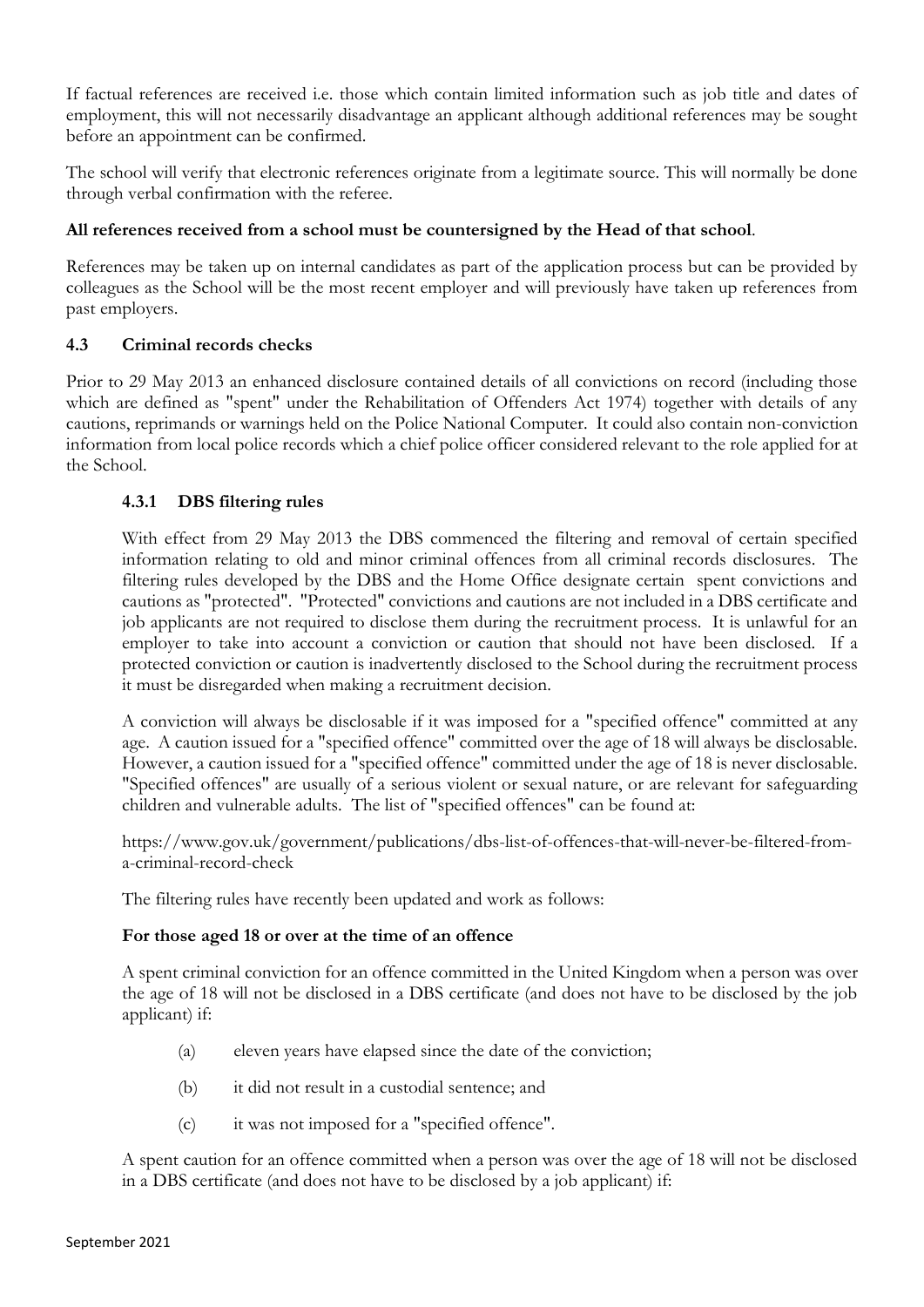- (a) six years have elapsed since the date it was issued; and
- (b) it was not issued for a "specified offence".

# **For those aged under 18 at the time of an offence**

A spent conviction for an offence committed when a person was under the age of 18 will not be disclosed in a DBS certificate (and does not have to be disclosed by a job applicant) if:

- (a) five and a half years have elapsed since the date of the conviction;
- (b) it did not result in a custodial sentence; and
- (c) it was not imposed for a "specified offence".

A caution issued for an offence committed when a person was under the age of 18 will never be disclosed in a DBS certificate (and does not have to be disclosed by a job applicant).

## **4.3.2 Regulated activity**

The School applies for an enhanced disclosure from the DBS and a check of the Children's Barred List (now known as an Enhanced Check for Regulated Activity) in respect of all positions at the School which amount to regulated activity as defined in the Safeguarding Vulnerable Groups Act 2006 (as amended). The purpose of carrying out an Enhanced Check for Regulated Activity is to identify whether an applicant is barred from working with children by inclusion on the Children's Barred List and to obtain other relevant suitability information. Any position undertaken at, or on behalf of the School will amount to "regulated activity" if it is carried out:

- (a) frequently, meaning once a week or more; or
- (b) overnight, meaning between 2.00 am and 6.00 am; or
- (c) satisfies the "period condition", meaning four times or more in a 30 day period; and
- (d) provides the opportunity for contact with children;

Roles which are carried out on an unpaid / voluntary basis will only amount to regulated activity if, in addition to the above, they are carried out on an unsupervised basis.

It is for the School to decide whether a role amounts to regulated activity taking into account all the relevant circumstances. However, nearly all posts at the School amount to regulated activity. Limited exceptions could include an administrative post undertaken on a temporary basis in the School office outside of term time or voluntary posts which are supervised.

# **4.3.3 The DBS disclosure certificate**

The DBS issues the DBS disclosure certificate to the subject of the check only, rather than to the School. It is a condition of employment with the School that the **original** disclosure certificate is provided to the School within two weeks of it being received by the applicant. Original certificates should not be sent by post. A convenient time and date for bringing the certificate into the School should be arranged with the HR Department as soon as it has been received. Applicants who are unable to attend at the School to provide the certificate are required to send in the original certificate by recorded delivery within one week of the original disclosure certificate being received. Original certificates must be sent to the HR Department. Employment will remain conditional upon the original certificate being provided and it being considered satisfactory by the School. If the candidate is unable to provide the original certificate their employment with the School may not be able to proceed, or continue, if they have already commenced work.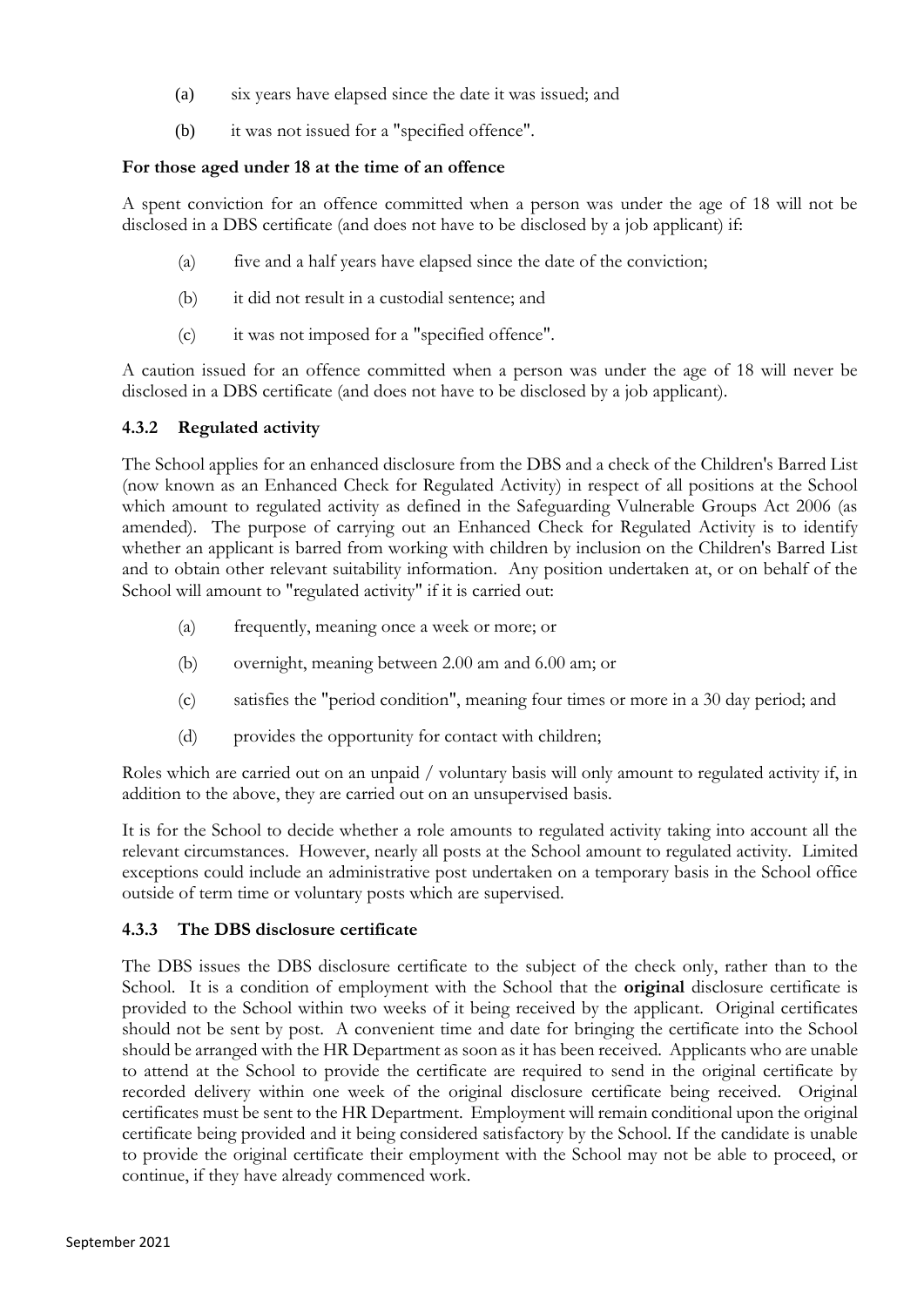# **4.3.4 Starting work pending receipt of the DBS disclosure**

If there is a delay in receiving a DBS disclosure the Head Master (academic staff) or the Bursar (nonacademic staff) has discretion to allow an individual to begin work pending receipt of the disclosure certificate. This will only be allowed if all other checks, including a clear check of the Children's Barred List (where the position amounts to regulated activity), have been completed and once appropriate supervision has been put in place. A risk assessment will be completed on each occasion.

### **4.3.5 Applicants with periods of overseas residence**

DBS checks will still be requested for applicants with recent periods of overseas residence and those with little or no previous UK residence. The School will take into account the "DBS unusual addresses guide" in such circumstances.

For applicants who are living overseas, or who have lived overseas previously, obtaining a DBS certificate may be insufficient to establish their suitability to work at the School. In such cases the applicant will be required to provide additional information about their suitability from the country (or countries) in which they have lived. The School's policy is to request such information from each overseas country in which the applicant has lived for a period of three months or more in the previous five years.

When requesting such information the School has regard to relevant government guidance and will therefore always require the applicant to apply for a formal check from the country in question i.e. a criminal records check (or equivalent) or a certificate of good conduct.

The School recognises that formal checks are not available from some countries, that they can be significantly delayed or that a response may not be provided. In such circumstances the School will seek to obtain further information from the country in question, such as a reference from any employment undertaken in that country.

In addition, where an applicant for a teaching position has worked as a teacher outside of the UK, the School will ask the applicant to obtain from the professional regulating authority of the teaching profession in each country in which they have worked as a teacher, evidence which confirms that they have not imposed any sanctions or restrictions on the applicant and that they are not aware of any reason why the applicant may be unsuitable to work as a teacher. . The School will also ask shortlisted applicants to disclose whether they have ever been referred to, or are the subject of a sanction issued by, the regulator of the teaching profession in the countries in which they have carried out teaching work.

Sanctions and restrictions issued by the regulating authority of another country will not prevent a person from working as a teacher at the School. However, the School will take all relevant information into account in determining whether an applicant is suitable to work at the School.

The School may allow an applicant to commence work pending receipt of a formal check from a particular country if it has received a reference and/or letter of professional standing from that country and considers the applicant suitable to start work. Decisions on suitability will be based on all of the information that has been obtained during the recruitment process. Unless expressly waived by the School, continued employment will remain conditional upon the School being provided with the outcome of the formal check and it being considered satisfactory.

If no information is available from a particular country the School may allow an applicant to commence work if they are considered suitable based on all of the information that has been obtained during the recruitment process.

The School will take proportionate risk based decisions on a person's suitability in these circumstances. All suitability assessments must be documented and retained on file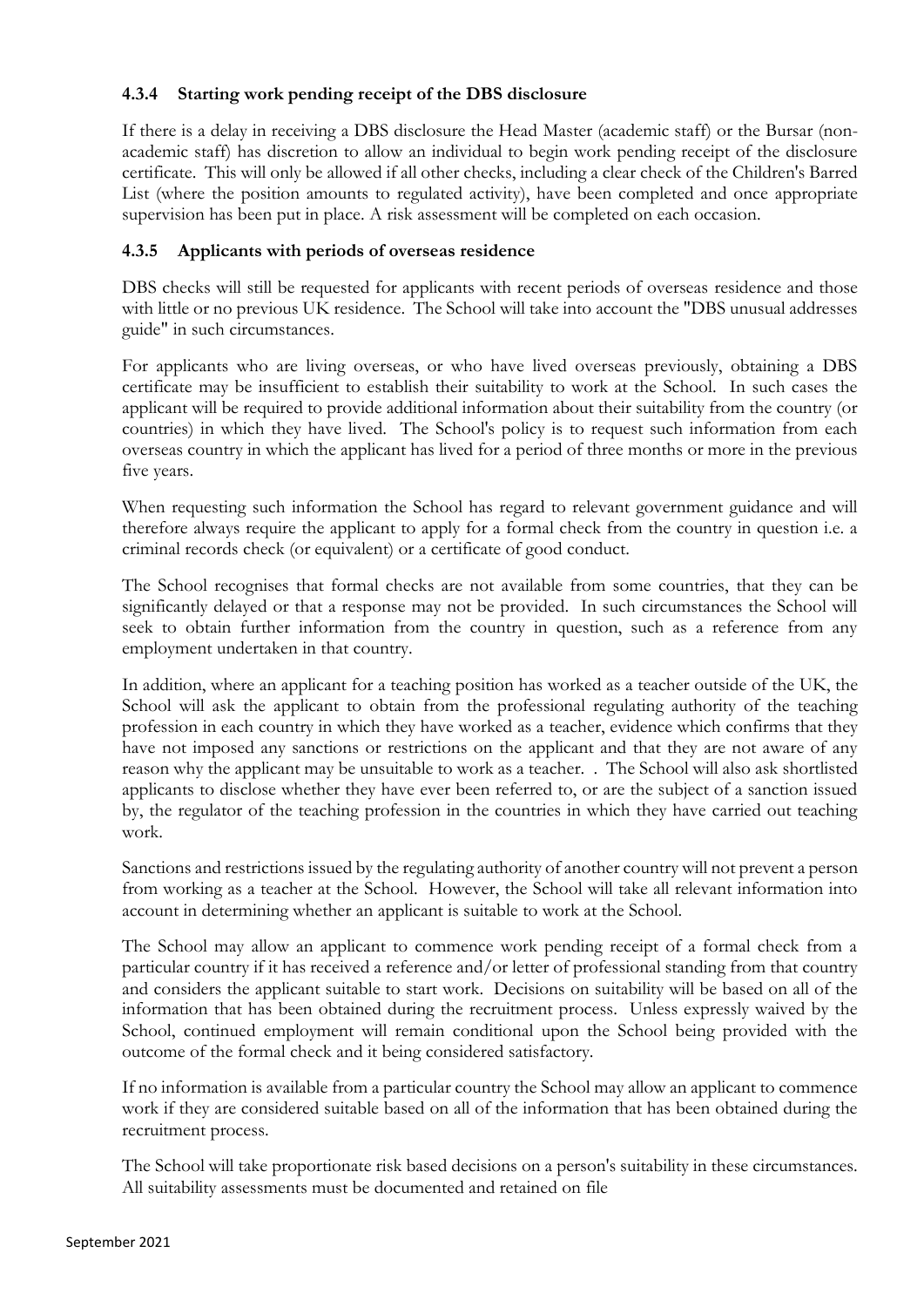If the formal check is delayed and the School is not satisfied about the applicant's suitability in the absence of that information, the applicant's proposed start date may be delayed until the formal check is received.

## **4.4 Prohibition from teaching check**

The School is required to check whether staff who carry out "teaching work" are prohibited from doing so. The School uses the Teaching Regulation Agency Teacher Services system to check whether successful applicants are the subject of a prohibition, or interim prohibition order issued by a professional conduct panel on behalf of the Teaching Regulation Agency.

In addition the School asks all shortlisted applicants to declare whether they have ever been referred to, or are the subject of a sanction, restriction or prohibition issued by, the Teaching Regulation Agency or other equivalent body in the UK.

Where an applicant is not currently prohibited from teaching but has been the subject of a referral to, or hearing before, the Teaching Regulation Agency (or other equivalent body) whether or not that resulted in the imposition of a sanction, or where a sanction has lapsed or been lifted, the School will consider whether the facts of the case render the applicant unsuitable to work at the School.

The School applies the definition of "teaching work" set out in the Teachers' Disciplinary (England) Regulations 2012 which states that the following activities amount to "teaching work":

- planning and preparing lessons and courses for pupils
- delivering lessons to pupils
- assessing the development, progress and attainment of pupils; and
- reporting on the development, progress and attainment of pupils.

The above activities do not amount to "teaching work" if they are supervised by a qualified teacher or other person nominated by the Head. If in any doubt or if the applicant has taught previously, or may teach in future, the check will be undertaken, including for sports coaches.

### **4.5 Prohibition from management check**

The School is required to check whether any applicant for a management position is subject to a direction under section 128 of the Education and Skills Act 2008 which prohibits, disqualifies or restricts them from being involved in the management of an independent school (a **section 128 direction**).

The School will carry out checks for Section 128 directions when appointing applicants into management positions from both outside the School and by internal promotion.

This check applies to appointments to the following positions made on or after 12 August 2015:

- Head
- Teaching posts on the senior leadership team
- Teaching posts which carry a departmental head role; and
- Support staff posts on the senior leadership team;
- The School will assess on a case by case basis whether the check should be carried out when appointments are made to teaching and support roles which carry additional responsibilities.

All individuals who are appointed to the governing body will be subject to a section 128 direction check.

The relevant information is contained in the enhanced DBS disclosure certificate (which the School obtains for all posts at the School that amount to "regulated activity"). It can also be obtained through the Teaching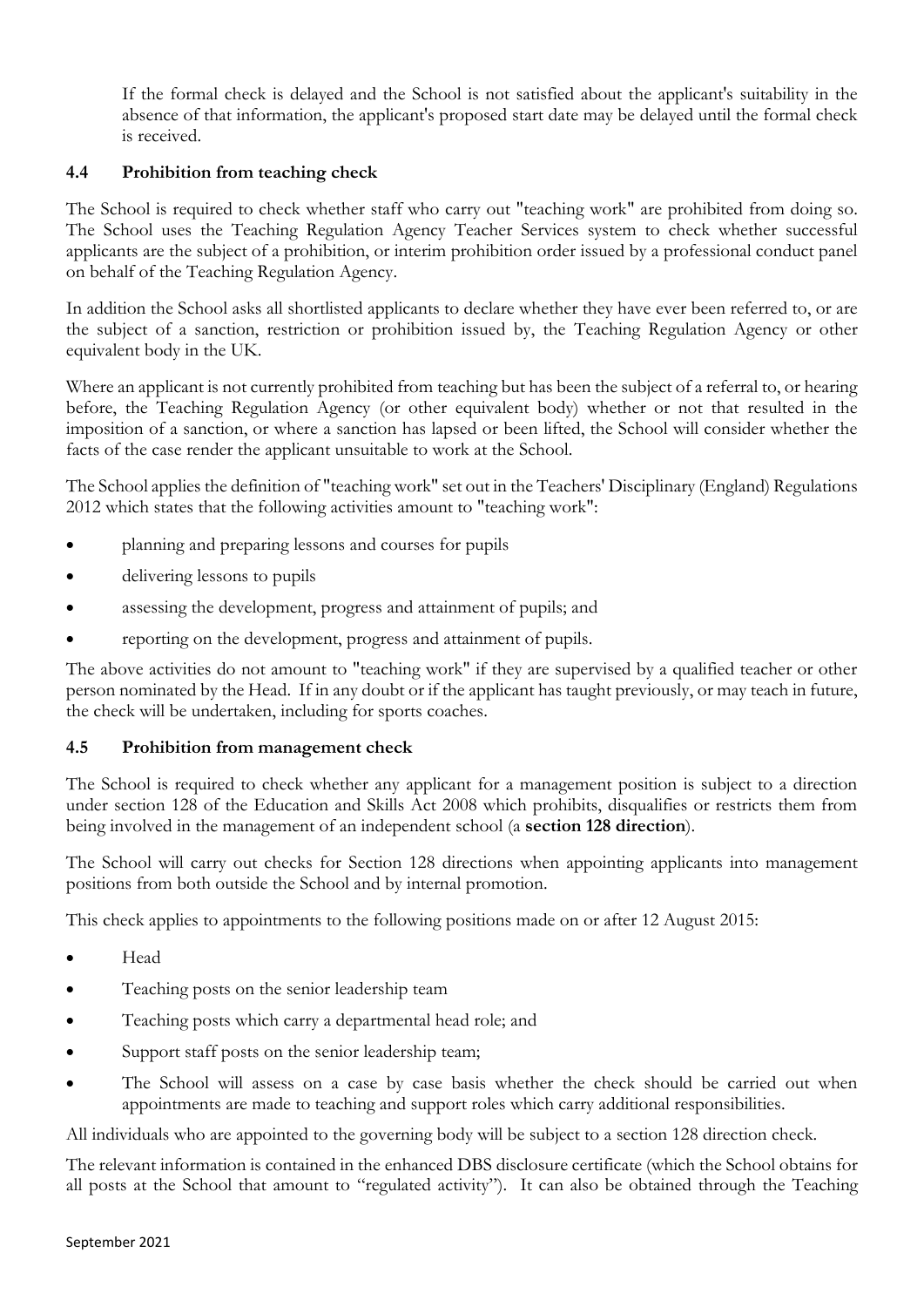Regulation Agency Teacher Services system. The School will use either, or both, methods to obtain this information.

In addition the School asks all shortlisted applicants to declare whether they have ever been the subject of a referral to the Department for Education, or are subject to a section 128 direction or any other sanction which prohibits, disqualifies or restricts them from being involved in the management of an independent school.

Where an applicant is not currently prohibited from management but has been the subject of a referral to, or hearing before, the Department for Education or other appropriate body whether or not that resulted in the imposition of a section 128 direction or other sanction, or where a section 128 direction or other sanction has lapsed or been lifted, the School will consider whether the facts of the case render the applicant unsuitable to work at the School.

## **4.6 Disqualification from acting as a charity trustee or senior manager**

## **4.6.1 Background**

Under the Charities Act 2011 it is a criminal offence for a person to act as a trustee or senior manager of a charity when disqualified from doing so. The Charities Act 2011 sets out the grounds on which a person can be disqualified from acting as a trustee or senior manager. These include various spent and unspent criminal offences and other sanctions.

## **4.6.2 Who is covered**

A person is considered to be a charity trustee if they are one of the people who have general control and management of the administration of the charity. In an independent school the trustees will typically be the governors of the school.

Senior managers include those employees who report directly to the charity trustees or have responsibility for the overall management and control of the charity's finances. At the School the disqualification rules will be applicable to all governors, the Head / Principal, Bursar and potentially other senior staff who report directly to the governors.

There is no single list or register that covers all of the disqualification criteria and the School therefore adopts a pragmatic approach to checking whether a person is disqualified. This is achieved by the use of a self-declaration form and the checking of relevant publically accessible registers.

### **4.6.3 Self-declaration**

All those who are covered by the disqualification rules are required to complete a self-declaration form to confirm whether, to the best of their knowledge, they are subject to any of the disqualification criteria.

A failure to disclose relevant information, or the provision of false information, which subsequently comes to the School's attention may result in the termination of an appointment as a governor or senior manager or the withdrawal of an offer of employment and may also amount to a criminal offence.

All those who are required to complete a self-declaration form are also under an ongoing duty to inform the School if there is a change in their circumstances that results or may result in them becoming disqualified from acting as a governor or senior manager.

# **4.6.4 Checks by the School**

To ensure that it has accurate and up to date information the School will also check the following registers in respect of each governor and senior manager who is already in post or is appointed in future:

- (a) The Bankruptcy and Insolvency Register;
- (b) The register of disqualified directors maintained by Companies House; and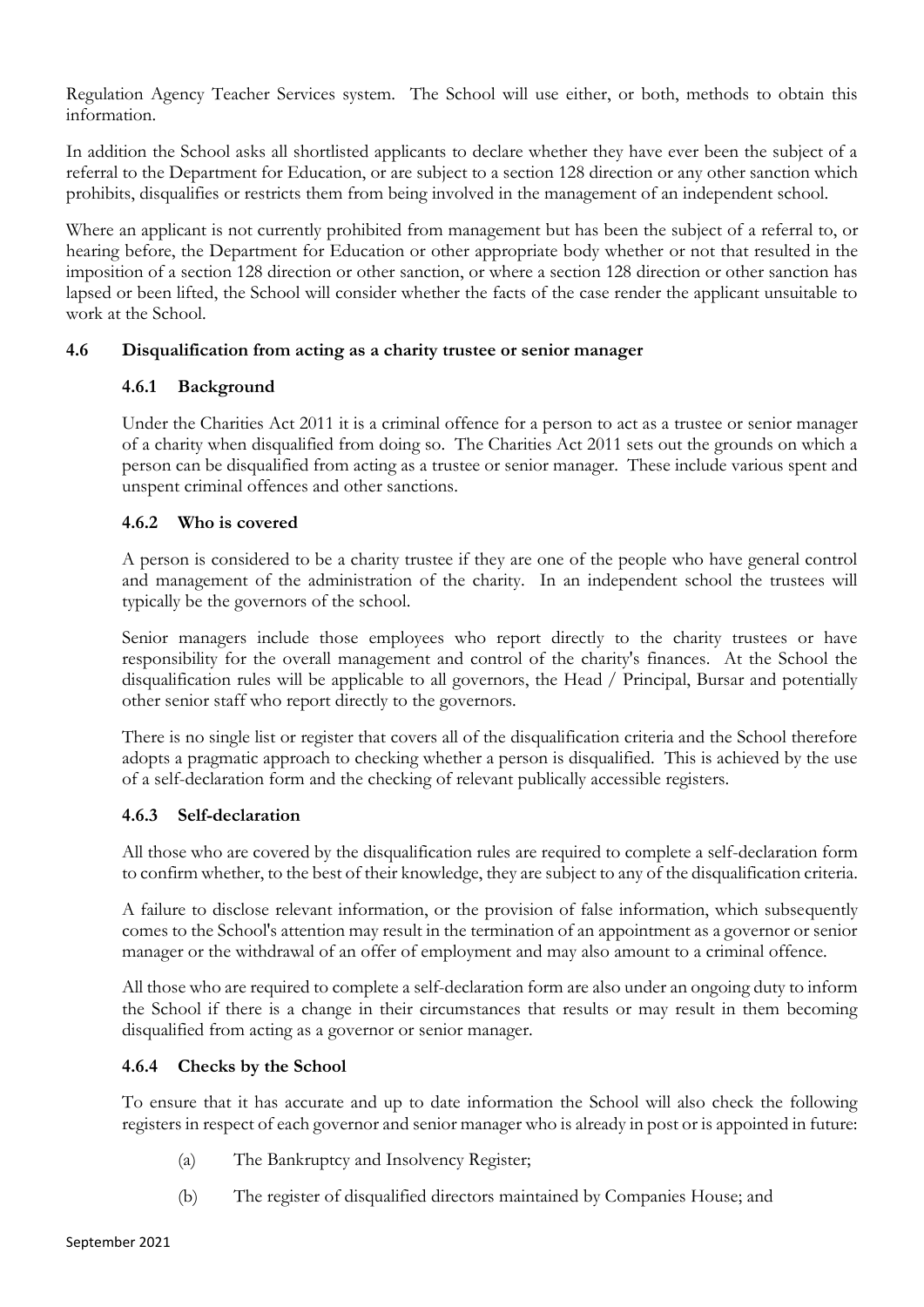(c) The register of persons who have been removed as a charity trustee.

# **4.6.5 Waiver**

A person who discloses that one or more of the disqualification criteria is applicable to them may apply to the Charity Commission for a waiver of the disqualification.

The School may at its absolute discretion withdraw an offer of employment for a senior manager or cease or terminate an appointment to the governing body if a waiver application becomes necessary or is rejected by the Charity Commission. The School is under no obligation to await the outcome of a Charity Commission waiver application before taking such action.

# **4.7 Medical fitness**

The School is legally required to verify the medical fitness of anyone to be appointed to a post at the School, after an offer of employment has been made but before the appointment can be confirmed.

It is the School's practice that all applicants to whom an offer of employment is made must complete a Health Questionnaire. This information will be reviewed against the Job Description and the Person Specification (where applicable) for the particular role, together with details of any other physical or mental requirements of the role i.e. proposed timetable, extra- curricular activities, layout of the School etc. Where appropriate, the School will consider reasonable adjustments in consultation with the applicant. The School may also seek a further medical opinion from a specialist or request that the applicant undertakes a full medical assessment.

The School is aware of its duties under the Equality Act 2010. No job offer will be withdrawn without first consulting with the applicant, obtaining medical evidence, considering reasonable adjustments and suitable alternative employment.

## **5 Contractors and agency staff**

The School must complete the same checks for contractors and their employees undertaking regulated activity at the School as it does for its own employees. The School requires written confirmation from the contractor that it has completed these checks on all of those individuals whom it intends will work at the School before any such individual can commence work at the School.

Agencies who supply staff to the School must also complete the pre-employment checks which the School would otherwise complete for its staff. Again, the School requires confirmation that these checks have been completed before an individual can commence work at the School.

The School will independently verify the identity of individuals supplied by contractors or an agency in accordance with section 4.1 above and requires the provision of the DBS disclosure certificate before those individuals can commence work at the School.

### **6 Volunteers**

The School will request an enhanced DBS disclosure and Children's Barred List information on all volunteers undertaking regulated activity with pupils at or on behalf of the School (the definition of regulated activity set out in section 4.3.2 above will be applied to all volunteers).

The School will request an enhanced DBS disclosure without Children's Barred List information on all volunteers who do not undertake regulated activity. This is likely to be because their volunteering duties are subject to regular, day to day supervision by a fully checked member of staff or by a volunteer who the School has deemed appropriate to supervise and ensure the safety of those pupils in their care.

Under no circumstances will the School permit an unchecked volunteer to have unsupervised contact with pupils.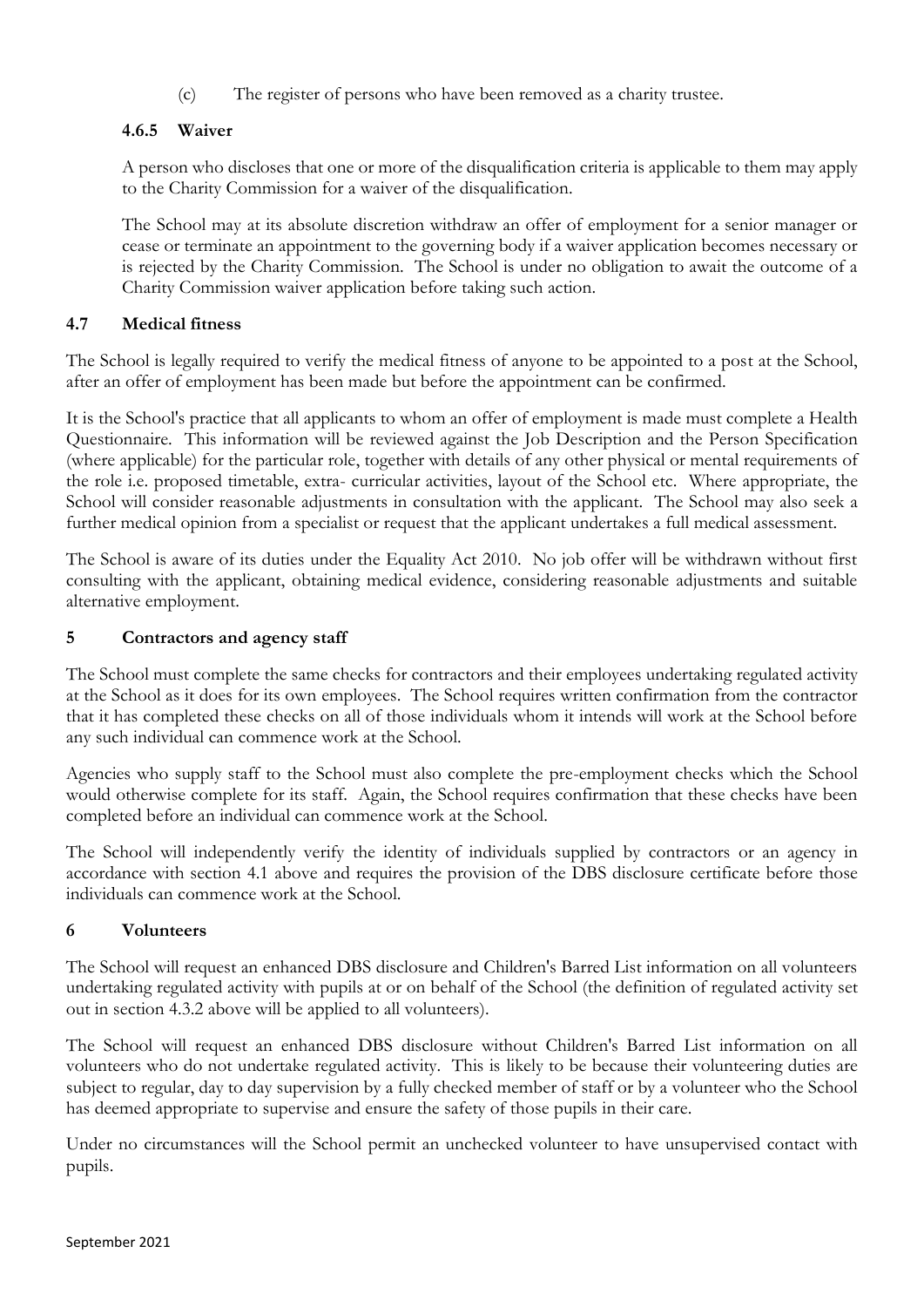In addition the School will seek to obtain such further suitability information about a volunteer as it considers appropriate in the circumstances. This may include (but is not limited to the following):

- Formal or informal information provided by staff, parents and other volunteers
- Character references from the volunteer's place of work or any other relevant source; and
- An informal safer recruitment interview.

# **7 Visiting speakers and the Prevent Duty**

The Prevent Duty Guidance requires the School to have clear protocols for ensuring that any visiting speakers, whether invited by staff or by pupils, are suitable and appropriately supervised.

The School is not permitted to obtain a DBS disclosure or Children's Barred List information on any visiting speaker who does not engage in regulated activity at the School or perform any other regular duties for or on behalf of the School.

All visiting speakers will be subject to the School's usual visitors protocol. This will include signing in and out at Reception, the wearing of a visitors badge at all times and being escorted by a fully vetted member of staff between appointments.

The School will also obtain such formal or informal background information about a visiting speaker as is reasonable in the circumstances to decide whether to invite and / or permit a speaker to attend the School. In doing so the School will always have regard to the Site Security and Visitor Access Policy, the Prevent Duty Guidance and the definition of "extremism" set out in KCSIE which states:

"*"Extremism" is vocal or active opposition to fundamental British values, including democracy, the rule of law, individual liberty and mutual respect and tolerance of different faiths and beliefs. We also include in our definition of extremism calls for the death of members of our armed forces, whether in this country or overseas. Terrorist groups very often draw on extremist ideas developed by extremist organisations.*"

In fulfilling its Prevent Duty obligations the School does not discriminate on the grounds of race, colour, nationality, ethnic or national origin, religion or religious belief, sex or sexual orientation, marital or civil partner status, disability or age.

# **8 Policy on recruitment of ex-offenders**

### **8.1 Background**

The School will not unfairly discriminate against any applicant for employment on the basis of conviction or other details disclosed. The School makes appointment decisions on the basis of merit and ability. If an applicant has a criminal record this will not automatically bar them from employment with the School. Each case will be decided on its merits in accordance with the objective assessment criteria set out in paragraph 8.2 below.

All positions within the School are exempt from the provisions of the Rehabilitation of Offenders Act 1974. All applicants must therefore declare all previous convictions and cautions, including those which would normally be considered "spent" except those received for an offence committed in the United Kingdom if it has been filtered in accordance with the DBS filtering rules (see section 4.3.1 above).

A failure to disclose a previous conviction (which should be declared) may lead to an application being rejected or, if the failure to disclose is discovered after employment has started, may lead to summary dismissal on the grounds of gross misconduct. A failure to disclose a previous conviction may also amount to a criminal offence.

It is unlawful for the School to employ anyone who is barred from working with children. It is a criminal offence for any person who is barred from working with children to apply for a position at the School. The School will make a report to the police and / or the DBS if: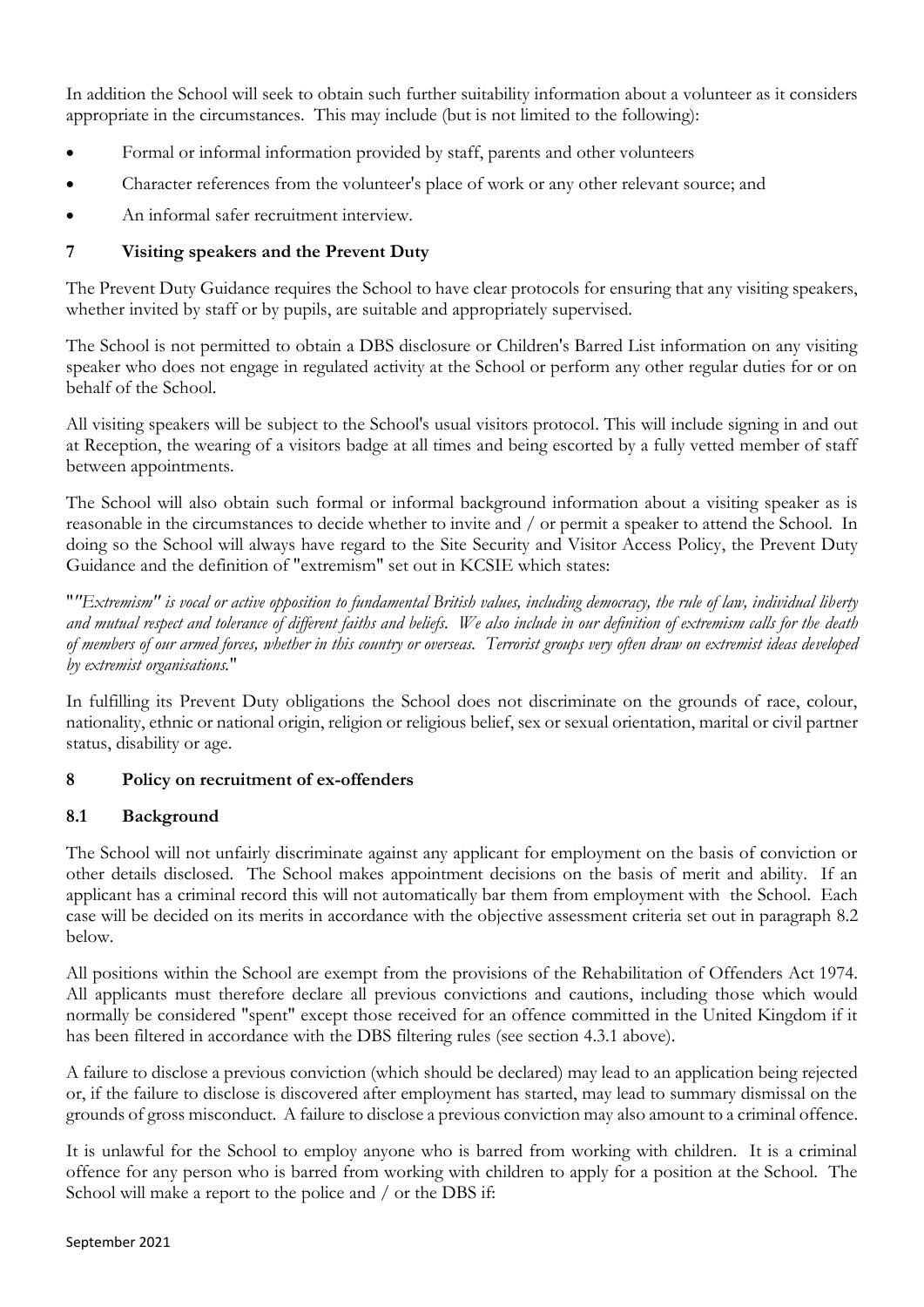- It receives an application from a barred person
- It is provided with false information in, or in support of an applicant's application; or
- It has serious concerns about an applicant's suitability to work with children.

### **8.2 Assessment criteria**

In the event that relevant information (whether in relation to previous convictions or otherwise) is volunteered by an applicant during the recruitment process or obtained through a disclosure check, the School will consider the following factors before reaching a recruitment decision:

- whether the conviction or other matter revealed is relevant to the position in question
- the seriousness of any offence or other matter revealed
- the length of time since the offence or other matter occurred
- whether the applicant has a pattern of offending behaviour or other relevant matters
- whether the applicant's circumstances have changed since the offending behaviour or other relevant matters; and
- the circumstances surrounding the offence and the explanation(s) offered by the applicant.

If the post involves regular contact with children, it is the School's normal policy to consider it a high risk to employ anyone who has been convicted at any time of any the following offences:

- murder, manslaughter, rape, other serious sexual offences, grievous bodily harm or other serious acts of violence; or
- serious class A drug related offences, robbery, burglary, theft, deception or fraud.

If the post involves access to money or budget responsibility, it is the School's normal policy to consider it a high risk to employ anyone who has been convicted at any time of robbery, burglary, theft, deception or fraud.

If the post involves some driving responsibilities, it is the School's normal policy to consider it a high risk to employ anyone who has been convicted of drink driving within the last ten years.

### **8.3 Assessment procedure**

In the event that relevant information (whether in relation to previous convictions or otherwise) is volunteered by an applicant during the recruitment process or obtained through a disclosure check, the School will carry out a risk assessment by reference to the criteria set out above. The assessment form must be signed by the Head Master (for academic staff) and the Bursar (for non-academic staff) before a position is offered or confirmed.

If an applicant wishes to dispute any information contained in a disclosure, they may do so by contacting the DBS. In cases where the applicant would otherwise be offered a position were it not for the disputed information, the School may, where practicable and at its discretion, defer a final decision about the appointment until the applicant has had a reasonable opportunity to challenge the disclosure information.

### **8.4 Retention and security of disclosure information**

The School's policy is to observe the guidance issued or supported by the DBS on the use of disclosure information.

### **9 Whistleblowing**

All staff are expected and encouraged to raise concerns they have, whether related to the safeguarding and welfare of pupils, the conduct of staff or other matters, during the course of their employment in accordance with the School's polices (including the Whistleblowing Policy, the Safeguarding Policy and the Staff Code of Conduct).

#### September 2021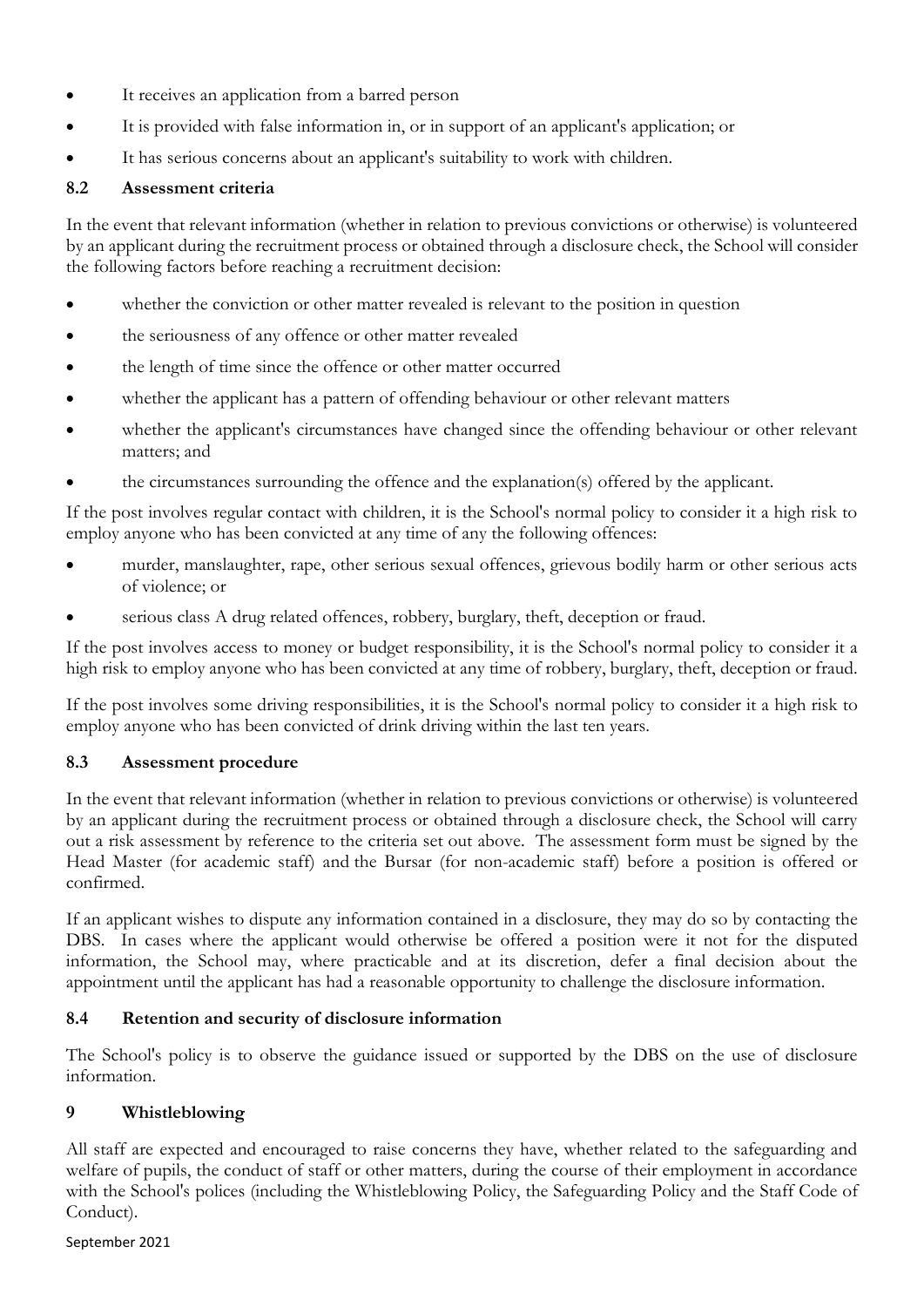# **10 Referrals to the DBS and Teaching Regulation Agency**

This policy is primarily concerned with the promotion and practice of safer recruitment However, applicants should also be aware that the School has legal responsibilities to fulfil when employment comes to an end. In particular, the School has a legal duty to make a referral to the DBS where an individual:

- has applied for a position at the School despite being barred from working with children; and /or
- has been removed by the School from working in regulated activity (whether paid or unpaid), or has resigned prior to being removed, because they have harmed, or pose a risk of harm to, a child.

The DBS will consider whether to impose sanctions on that individual which may restrict or prevent them from working with children in future.In addition, if a teacher is dismissed because they are found to have committed serious misconduct, or they have breached the Teachers' Standards, or they resign prior to dismissal on such grounds, the School will make a referral to the Teaching Regulation Agency.

The Teaching Regulation Agency will consider whether to impose a prohibition from teaching order.

### **11 Queries**

If an applicant has any queries on how to apply for a post at the School they should contact the HR team on [recruitment@dauntseys.org](mailto:recruitment@dauntseys.org)

#### **Bursar**

Reviewed: September 2021 Next review: September 2022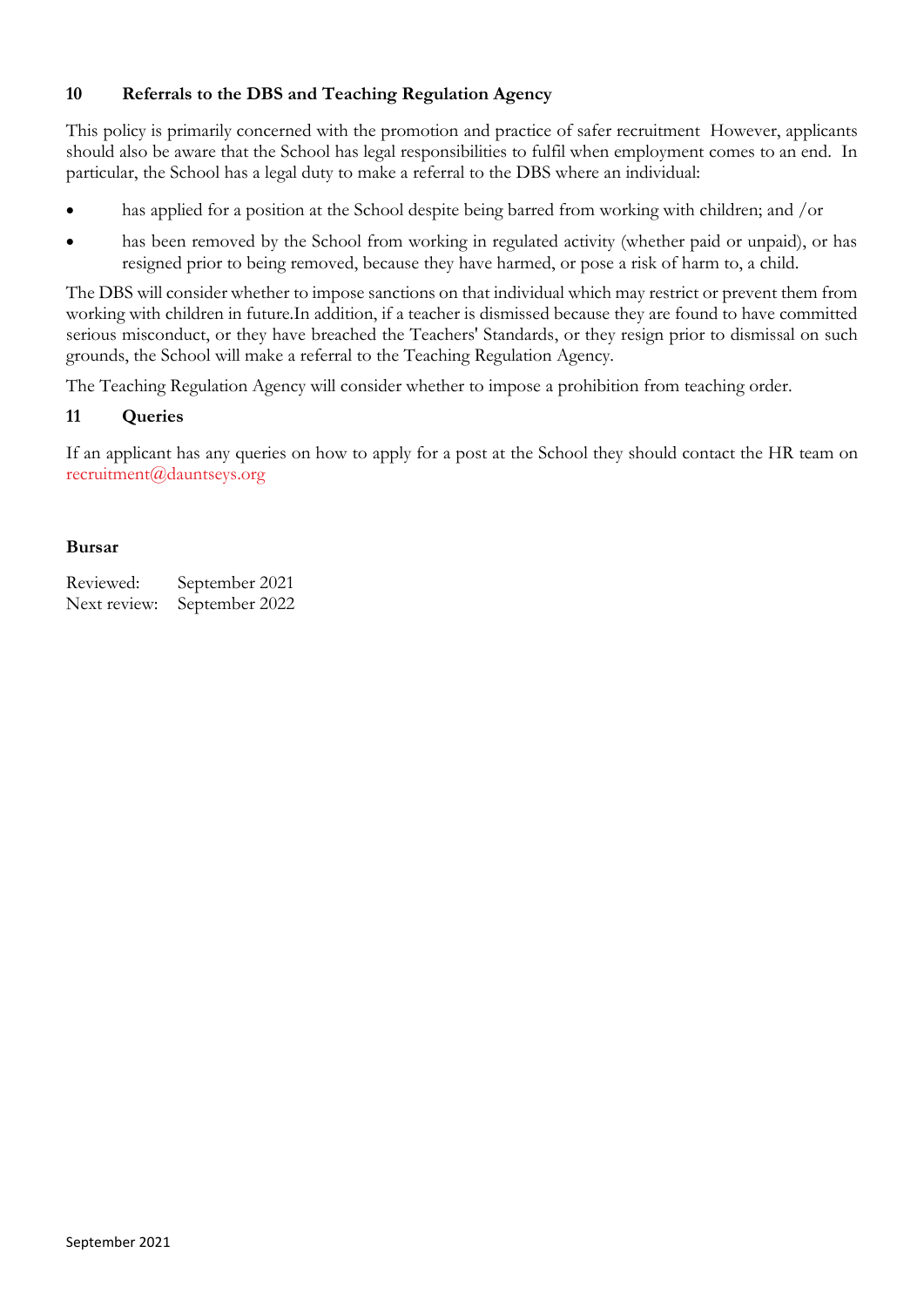### **Appendix 1 List of valid identity documents**

### **Group 1: Primary identity documents**

- Current valid passport
- Biometric residence permit (UK)
- Current driving licence photocard full or provisional (UK / Isle of Man and Channel Islands)
- Birth certificate issued within 12 months of birth (UK, Isle of Man and Channel Islands including those issued by UK authorities overseas, such as Embassies, High Commissions and HM Forces)
- Adoption certificate (UK and Channel Islands)

#### **Group 2a: Trusted Government documents**

- Current driving licence photocard full or provisional (all countries outside the EEA excluding Isle of Man and Channel Islands)
- Current driving licence paper version if issued before 1998 full or provisional (UK / Isle of Man and Channel Islands)
- Birth certificate issued after time of birth (UK, Isle of Man and Channel Islands)
- Marriage / civil partnership certificate (UK and Channel Islands)
- Immigration document, visa or work permit (issued by a country outside the UK. Valid only for roles whereby the applicant is living and working outside of the UK. Visa / permit must relate to the non UK country in which the role is based)
- HM Forces ID card (UK)
- Fire arms licence (UK, Channel Islands and Isle of Man)

All driving licences must be valid.